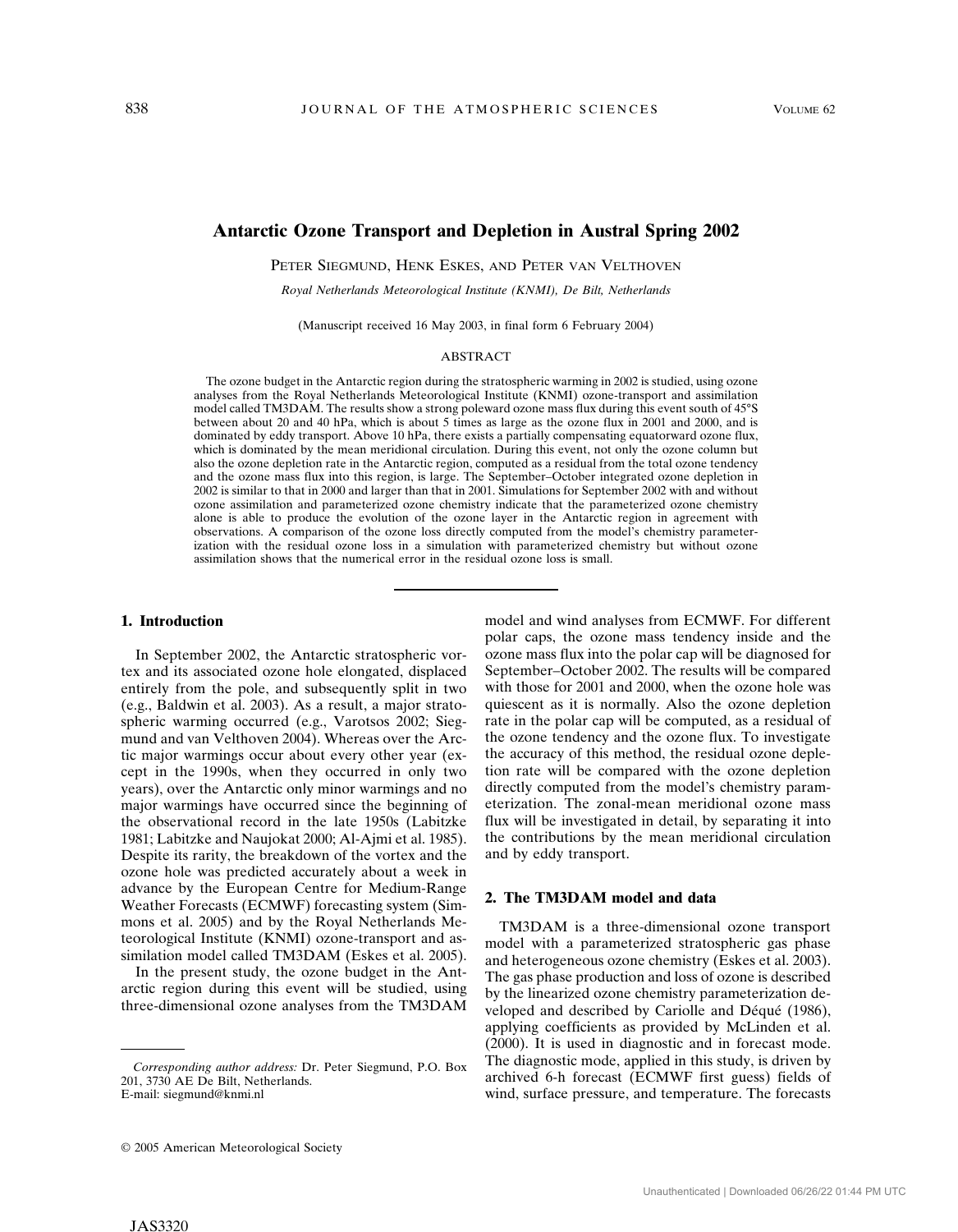are updated every 6 h. The ozone analysis is based on total column ozone observations measured by the Global Ozone Monitoring Experiment (GOME) instrument onboard the *ERS-2* satellite of the European Space Agency (ESA; Valks et al. 2003). The model version used in this study produces an ozone analysis every 6 h and has 44 layers between 0.1 hPa and the surface and a horizontal resolution of  $2.5^{\circ} \times 2.5^{\circ}$ . The assimilation of GOME ozone observations and the forecast of ozone in TM3DAM are described in detail by Eskes et al. (2002, 2003). The present study applies TM3DAM ozone and ECMWF wind data for September–October 2002, 2001, and 2000.

#### **3. Results**

The transport of ozone into a polar cap around the South Pole is determined solely by the meridional ozone mass flux at the northern boundary of the polar cap. Therefore, the results for the ozone transport presented below will be focused on the meridional ozone flux (section 3a). The ozone budget in polar caps of different sizes will be considered in section 3b, and in section 3c, the effect of ozone assimilation and chemistry on the ozone budget and depletion in the polar cap will be investigated.

### *a. The meridional ozone mass flux*

The meridional ozone mass flux  $f_{\text{O3}}$  is defined as

$$
f_{\mathbf{O3}} = \mathbf{O}_3 \, \nu/\mathbf{g} \tag{1}
$$

where  $O_3$  is the ozone mass mixing ratio,  $\nu$  is the meridional wind velocity, and *g* is the acceleration due to gravity. The  $f_{\text{O3}}$ , O<sub>3</sub>, and *v* are functions of latitude, longitude, and altitude. The  $f_{\text{O3}}$  is expressed in units of  $\text{kg s}^{-1} \text{ m}^{-1} \text{ Pa}^{-1}$ , that is, in  $\text{kg s}^{-1}$  per unit of "area" in the meridional plane (where the length units are m in the horizontal, and Pa in the vertical, i.e., pressure dimension). A positive value of  $f_{\text{O3}}$  corresponds to a northward flux. The zonal mean of  $f_{\text{O3}}$  can be written as

$$
[f_{O3}] = [O_3 \nu]/g = [O_3][\nu]/g + [O_3^* \nu^*]/g, \quad (2)
$$

where  $[x]$  and  $x^*$  denote, respectively, the zonal mean of *x* and the deviation of *x* from [*x*]. The two terms on the rhs of Eq. (2) represent the contributions to the zonal-mean meridional ozone mass flux by the mean meridional circulation and by eddy transport, respectively.

Figures 1a–c show the time versus pressure distributions of the zonal-mean meridional ozone mass flux at 60°S above 50 hPa in September and October 2002, 2001, and 2000, respectively. The latitude of 60°S has been chosen, because around this latitude the ozone fluxes during the event are largest (see below; Fig. 3a). Between about 21 and 28 September 2002, during the breakdown of the vortex, there exists a strong southward (poleward) ozone flux in the stratosphere between about 20 and 40 hPa, which is about 5 times larger than the flux during the remainder of September and October 2002 and during September–October 2001 and 2000. Between 21 and 28 September 2002, there also exists a strong compensating northward (equatorward) ozone flux above about 10 hPa. In the vertically integrated ozone mass flux (see below; Figs. 4b and 5b), the poleward flux dominates the equatorward flux. This is because the vertical extent of the poleward flux (about 20 hPa) is larger than that of the equatorward flux (about 10 hPa).

To investigate the strong zonal-mean meridional ozone mass fluxes at the end of September 2002 in more detail, Fig. 2 shows this flux (Fig. 2a) and the contributions to it by the mean meridional circulation (Fig. 2b) and by eddy transport [(Fig. 2c; following Eq. (2)]. Comparison of Figs. 2a–c reveals that the strong poleward ozone flux between 20 and 40 hPa is mainly due to eddy transport, whereas the strong equatorward flux at higher levels is mainly due to the mean meridional circulation. Around 10 hPa, the zonal-mean ozone flux is a small residual of large and opposite values of the contributions by the mean and eddy transport. The distributions of  $[O_3]$  and  $[v]/g$ , which together determine the ozone flux by the mean meridional circulation (Fig. 2b), are shown in Figs. 2d and 2e, respectively. The pattern of the zonal-mean ozone flux closely resembles the pattern of [*v*]/*g*.

Figure 3 shows the same quantities as Fig. 2, but as a function of latitude, at 30 hPa. The level of 30 hPa has been chosen because around this level the ozone fluxes during the event are largest (see Fig. 2a). The largest poleward meridional ozone mass fluxes occur between about  $55^{\circ}$  and  $80^{\circ}$ S (Fig. 3a) and are dominated by eddies (Fig. 3c). As in Fig. 2, the pattern of the ozone flux by the mean meridional circulation (Fig. 3b) closely resembles the pattern of  $[v]/g$  (Fig. 3e). The distribution of  $[O_3]$  (Fig. 3d) clearly shows the large ozone increase during the event near the South Pole, from about  $3 \times 10^{-6}$  to  $13 \times 10^{-6}$  kg kg<sup>-1</sup> between 21 and 26 September.

#### *b. The ozone budget in the Antarctic region*

The mass budget of ozone in a polar cap around the South Pole (the atmospheric volume between the South Pole and the northern boundary of the polar cap) can be expressed as

$$
\frac{\partial M_{\text{O3}}}{\partial t} = F_{\text{O3}} + C_{\text{O3}},\tag{3}
$$

where  $\partial M_{\text{O}3}/\partial t$  is the tendency of the ozone mass in the polar cap,  $F_{\text{O3}}$  is the meridional ozone mass flux into the polar cap at its northern boundary, and  $C_{\text{O3}}$  is the net chemical change of ozone in the polar cap. The  $F_{\text{O}3}$ is computed as the integral of  $-f_{\Omega}$  over the meridional plane. The minus sign in the latter quantity has been included so that a positive value of  $F_{\Omega}$  corresponds to a net positive ozone mass flux into the polar cap. The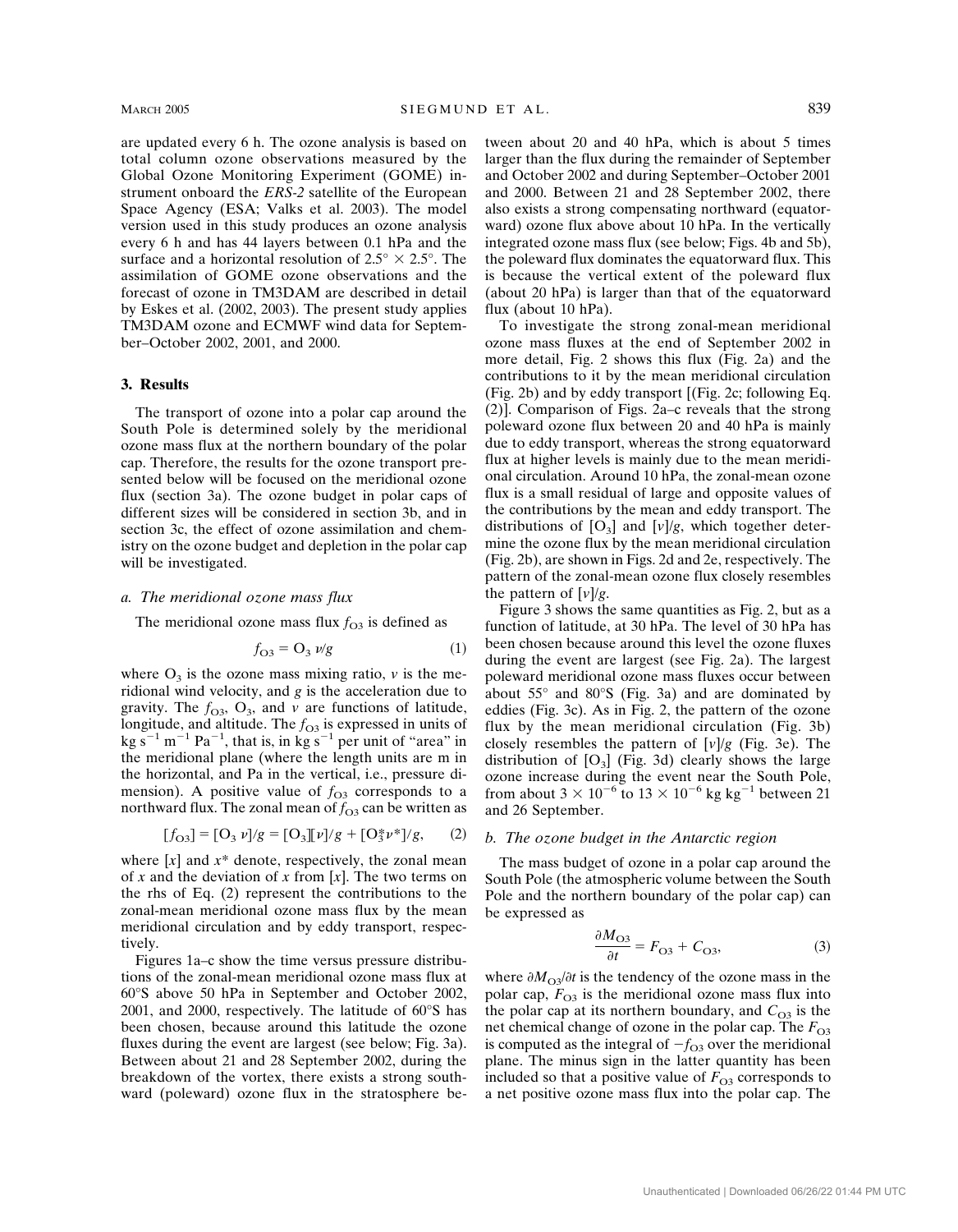

FIG. 1. Time vs pressure (hPa) distributions of the zonal-mean meridional ozone mass flux at 60°S in Sep–Oct of the year (a) 2002, (b) 2001, and (c) 2000. The contour values are  $\pm$  0.5, 1.5, 2.5, . . . × 10<sup>-6</sup> kg s<sup>-1</sup> m<sup>-1</sup> Pa<sup>-1</sup>; dark shading: more than  $1.5 \times 10^{-6}$  kg s<sup>-1</sup> m<sup>-1</sup> Pa<sup>-1</sup>; and light shad

quantities in Eq. (3) are expressed in units of kg  $s^{-1}$ . However, for convenience, the results for the quantities presented below will be expressed in Dobson units per day (DU day<sup>-1</sup>, where 1 DU = 2.89  $\times$  10<sup>16</sup> molecules  $\text{cm}^{-2}$ ). This conversion is obtained by first computing the quantities per unit of surface area of the polar cap [i.e., by dividing by  $2\pi R^2(1 + \sin \phi_b)$ , where *R* is the radius of the earth, and  $\phi_b$  is the latitude of the northern boundary of the polar cap] and next by converting from kg s<sup>-1</sup> m<sup>-2</sup> to Dobson units (DU) day<sup>-1</sup>, where 1 DU day<sup>-1</sup> corresponds to 2.48  $\times$  10<sup>-10</sup> kg s<sup>-1</sup> m<sup>-2</sup>. The  $\partial M_{\text{O}3}/\partial t$  and  $F_{\text{O}3}$  are computed every 6 h from the TM3DAM ozone and ECMWF wind fields, and  $C_{\text{O3}}$  is computed as a residual, applying Eq. (3). Here the  $\partial M_{\Omega}$ <sup> $\partial t$ </sup> is computed using centered differences around the times to which the  $F_{\text{O3}}$  applies. The numerical error

of the residually computed net chemical change of ozone will be estimated in section 3c by comparing this residual with the net chemical change that is diagnosed directly from the model's chemical parameterizations.

Figure 4 shows several quantities relevant to the ozone budget in the polar cap south of 70°S in September and October of the years 2000, 2001, and 2002. After 20 September 2002, the average ozone column in this region (Fig. 4a; solid line) sharply rises from about 180 DU to more than 320 DU at 26 September, the latter value being more than 2 times larger than the values during this period in 2001 and 2000. After 26 September 2002, the ozone column gradually decreases to normal values in the middle of October and then gradually increases again, as in this period in 2001 and 2000. Both in the beginning and at the end of Septem-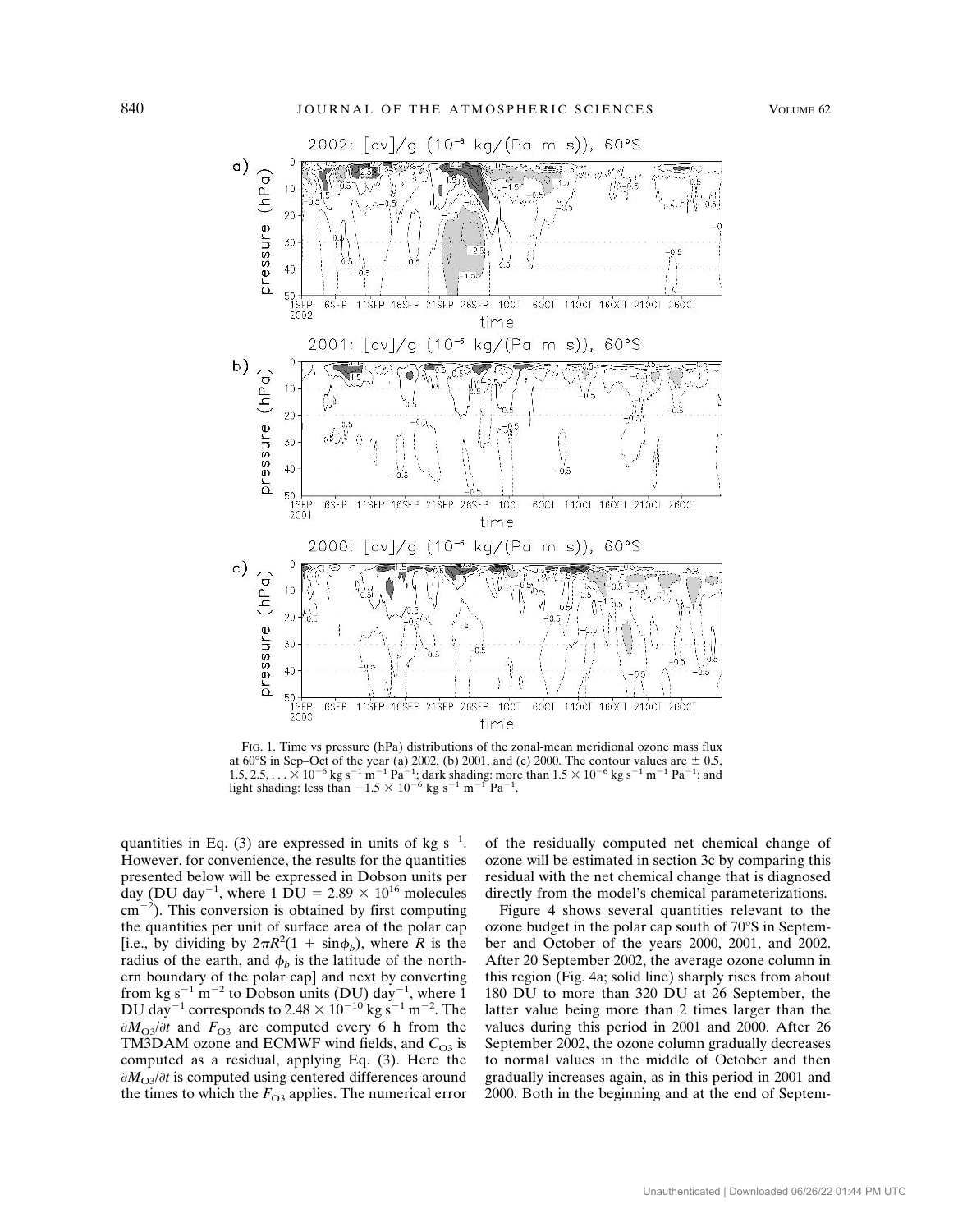

ber–October, the ozone column in 2002 is about 30% larger than in 2001 and 2000.

Figure 4b shows the ozone mass flux into the polar cap, which is identical to the meridional ozone mass flux at 70°S. After 20 September 2002, this flux first sharply increases from normal values to large positive

values of more than 50 DU day<sup>-1</sup> at 22 September and next decreases back to normal values around 27 September. The ozone mass flux into the polar cap averaged over September–October is positive in each of the three years; its values are 9 DU day<sup>-1</sup> in 2000 and 2002 and 6 DU day<sup>-1</sup> in 2001.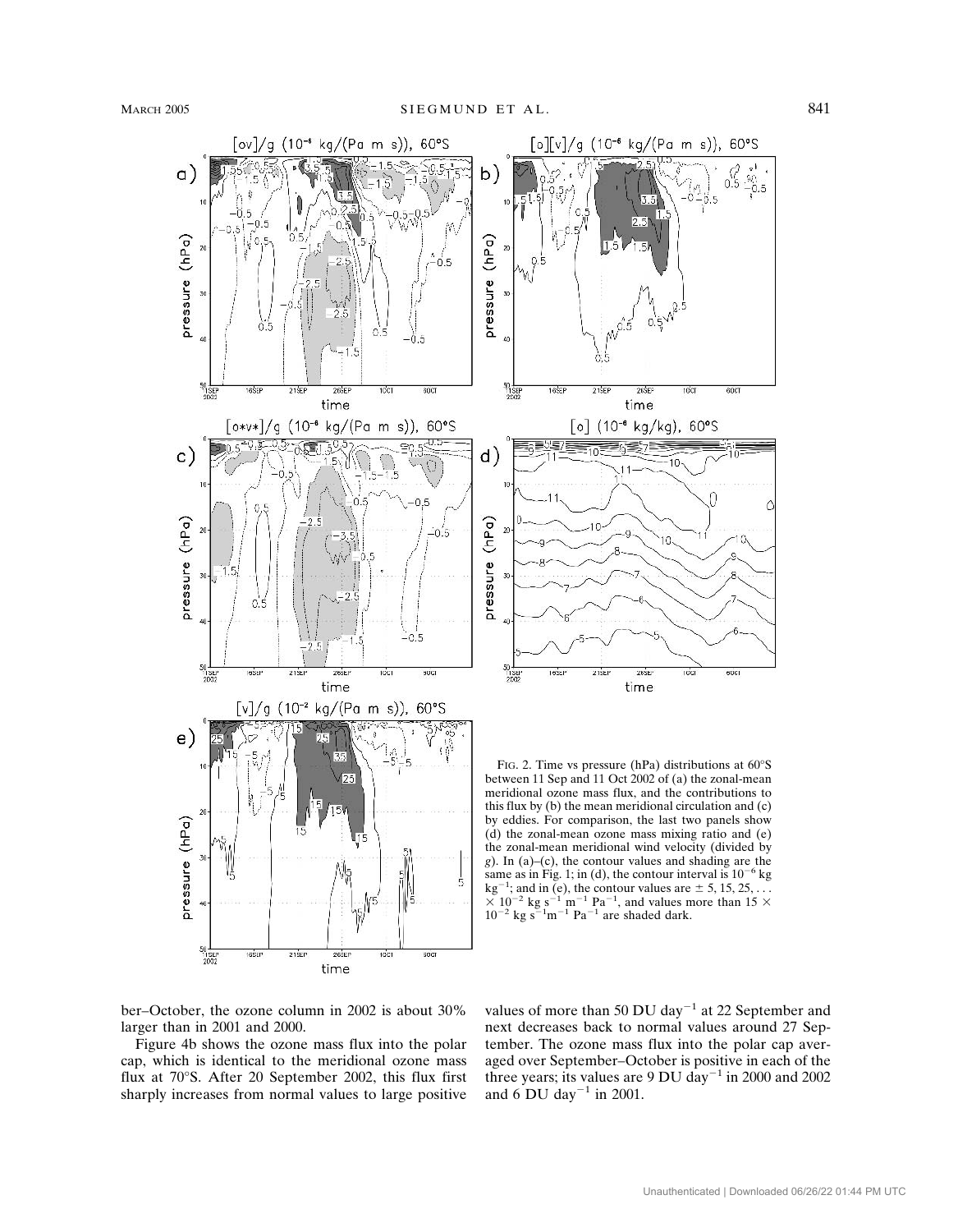

Figure 4c shows the net chemical change during the entire period, both in 2002 and in the other two years. This term is computed as a residual from the assimilated ozone tendency in the polar cap and the flux of ozone into the polar cap, applying Eq. (3). Hereafter the term "chemical ozone loss" instead of "net chemical change" will be used for situations where the net chemical change is negative. In 2002, the net chemical change in the first three weeks of September is somewhat larger (i.e., more negative) than in the other two years. In this period in 2002, the ozone hole was further formed, and the relatively large chemical change com-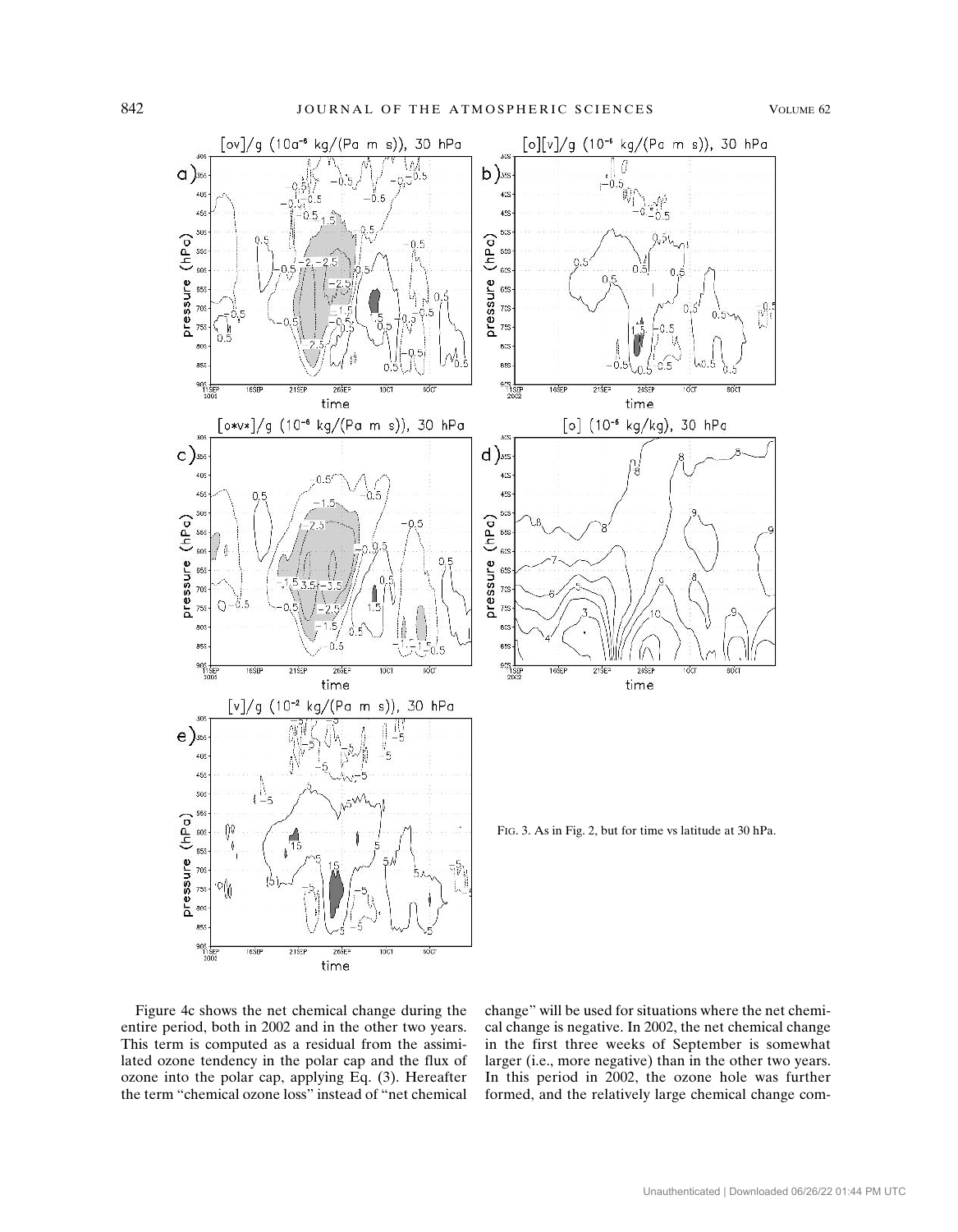

FIG. 4. Ozone budget quantities in the polar cap south of 70°S in Sep–Oct of the years 2000 (dashed lines), 2001 (dotted lines), and 2002 (solid lines): (a) the ozone column, (b) the ozone mass flux into the polar cap, (c) the net chemical change of ozone in the polar cap, and (d) the time integral of the ozone mass flux in (b) (positive values) and net chemical change in (c) (negative values). The quantities are expressed per unit of surface area of the polar cap in DU in (a) and (d) and DU day<sup>-1</sup> in (b) and (c).

pensated for the rather slow start of the ozone hole in the weeks before September. Between about 22 and 30 September, the ozone loss rate is about 2 times larger than the loss during the remainder of the period. From an analysis of the parameterized ozone chemistry, it follows that this large ozone loss is mainly due to relaxation by this parameterization of the observed high ozone mixing ratio values toward the applied ozone climatology (not shown). As this large loss is also present in a simulation without ozone chemistry (see section 3c), it is probably not an artifact of the parameterization.

The accumulated ozone mass flux into and ozone loss in the polar cap during September–October, computed as the time integral of Figs. 4b,c, are shown by, respectively, the positive and negative curves in Fig. 4d. At the end of October, the accumulated ozone flux in 2002

is larger than in 2001, but, despite the very large ozone fluxes between 22 and 27 September 2002, it is not larger than in 2000. Similarly, the September–October accumulated ozone loss in 2002 is larger than in 2001 but does not strongly differ from the loss in 2000. This difference is small, because in 2000 the ozone loss in September–October is rather constant, whereas in 2002 it is large at the end of September but small in the middle of October (Fig. 4c). In 2001, the ozone hole existed for a longer period than in 2000 and 2002 (see Fig. 4a), and both the ozone mass flux into and the net chemical change in the polar cap were smaller than in 2000 and 2002. The accumulated ozone loss in September–October 2002 is about twice the average ozone column during this period, indicating a chemical time scale of about 1 month. As the bias in the residual ozone production depends on  $\partial M_{\text{O}3}/\partial t$  rather than on  $M_{\text{O}3}$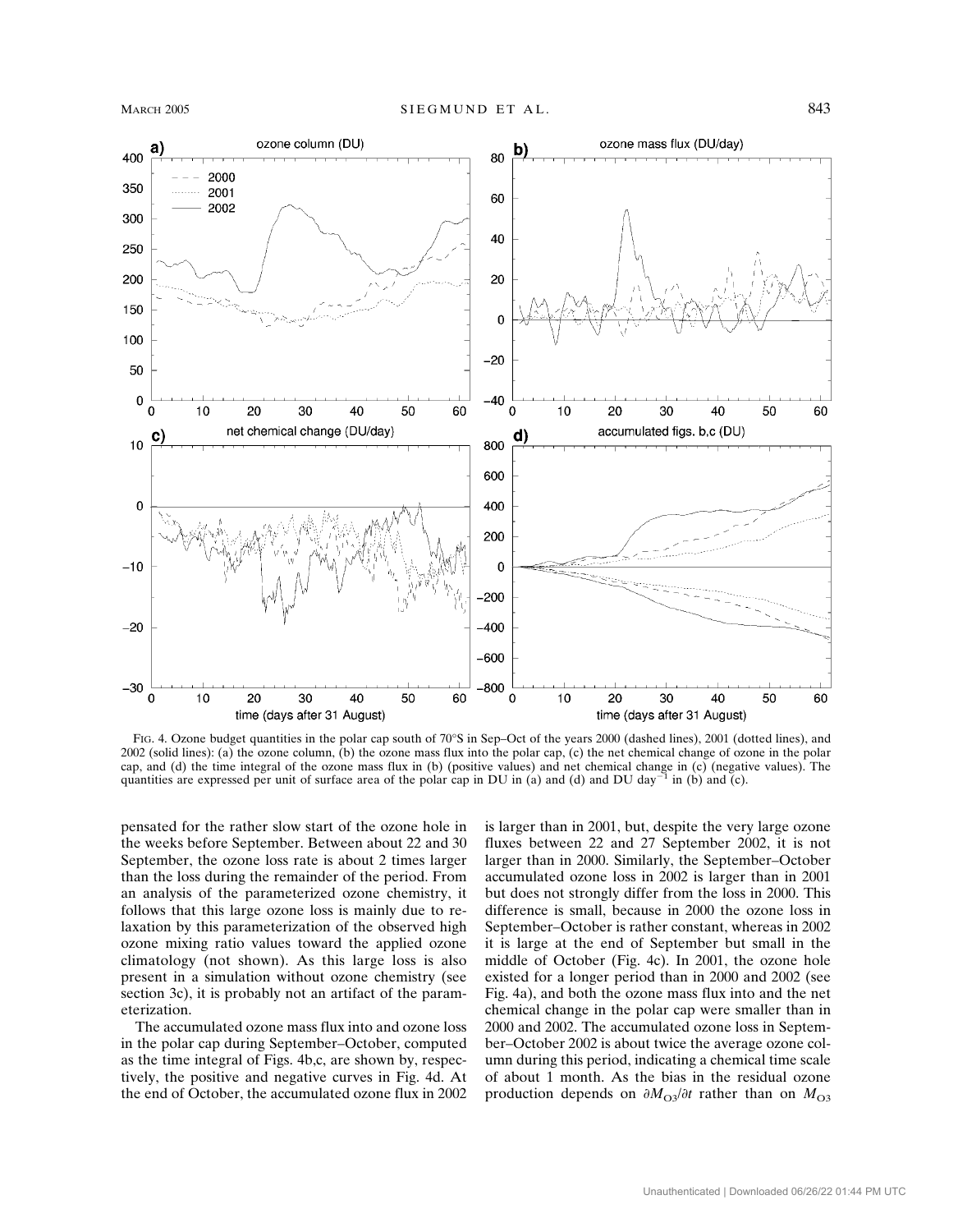itself, its effect on the accumulated ozone production (Fig. 4d) is expected to be small.

The same quantities as shown in Fig. 4 are shown in Fig. 5, but for different polar caps in 2002, with northern boundaries at 60°, 70°, and 80°S. Whereas normally in September–October, the smallest ozone column values occur near the pole, Fig. 5a shows that at the end of September 2002, the largest ozone columns occur near the pole in the polar cap south of 80°S. Also, the ozone mass fluxes are largest for the polar cap south of 80°S (see Fig. 5b). This flux is largest—about  $75$  DU day<sup>-1</sup> on 22 September. The net chemical ozone loss on this day is much smaller—about 10 DU day<sup>-1</sup> (see Fig. 5c)—and, consequently, during this day the ozone column increases by about 65 DU (see Fig. 5a). In the first half of October, the average ozone column in the polar cap south of 80°S gradually halves from about 320 to 160 DU. Because in this period the ozone mass flux into the polar cap is very small (on average about 1 DU  $day^{-1}$ ), this ozone column decrease is mainly due to chemical ozone loss. The accumulated ozone loss in September–October 2002 in the polar cap south of 80°S is about 2.3 times the average ozone column during this period, indicating a chemistry time scale of about 27 days. For the polar cap south 70°S, this time scale is about 32 days, and for the polar cap south of 60°S, it is about 50 days, indicating that the strength of the ozone depletion decreases with increasing distance to the pole. This variation in time scale is mainly due to the ozone tendency by gas phase chemistry. This tendency is negative poleward of about 45°S, and its magnitude increases toward the South Pole (see McLinden et al. 2000).

# *c. Simulations with and without ozone assimilation and chemistry*

As mentioned in section 2, the ozone fields computed by the TM3DAM model are the result of the assimilation of GOME ozone observations in combination with parameterized ozone chemistry. In this subsection, the separate effects of assimilation and chemistry on the ozone column and the net chemical change of ozone will be investigated. This will be done by analyzing four simulations with the TM3DAM model for September 2002: 1) with assimilation, with ozone chemistry (hereafter ac); 2) no assimilation, with chemistry (nac); 3) with assimilation, no chemistry (anc); and 4) no assimilation, no chemistry (nanc). For all four simulations, the same initial ozone conditions have been applied.

The ozone column and the residually computed net chemical change in the polar cap south of 70°S in these four simulations are shown in Figs. 6a and 6b, respectively. The evolution of the ozone column in the nac simulation (thin dashed line) is nearly the same as that in the ac simulation (thick solid line). Thus, the parameterized chemistry alone is able to produce the evolution of the ozone column in agreement with the GOME observations. There are, however, striking differences

between the nac and the ac simulation that particularly become visible in the time derivative of the ozone column, from which the net chemical change is derived. As is shown in Fig. 6b, at the end of September 2002, the residual net chemical change in the nac simulation is much smaller (i.e., less negative) than that in the ac simulation.

Before attempting to explain this difference, we first consider the fact that the net chemical change that is residually computed from the ozone tendency and the ozone mass flux, using Eq. (3), is inherently prone to numerical errors. We estimate these errors by also deriving the net chemical change directly from the chemistry parameterization in the TM3DAM model and by then comparing the result with the residual net chemical change in the nac simulation. Since in the nac simulation the chemical change is entirely due to the parameterized chemistry, ideally the residual net chemical change computed from this simulation should be equal to the directly computed net chemical change, and their difference indicates the numerical error in the residually computed net chemical change. These residually and directly computed net chemical changes are shown by, respectively, the dashed and solid lines in Fig. 7 (the residual result is also shown by the dashed line in Fig. 6b). On a daily basis, the difference between the two results is, on average, about 8%. A possible explanation for this difference is that the ozone column tendency at time  $t_0$ , from which the residual net chemical change at  $t_0$  is determined, is computed as a centered difference of the ozone columns at  $t_0$  + 6 h and  $t_0$  – 6 h, whereas the direct net chemical change is determined from data that all apply to  $t_0$ . The difference between the two monthly averaged results is less than 1%. Thus, the systematic difference between the residually and the directly derived net chemical change is very small.

As the difference in the residual chemical change between the ac and the nac simulation is much larger than 8%, this difference cannot be explained by numerical errors alone. It must be either due to errors in the parameterized chemistry, which in the ac simulation are corrected by the assimilation, or by errors in the assimilation, which are absent in the nac simulation, or both. There are reasons to assume that the large chemical change at the end of September 2002 in the ac simulation is too large, due to a bias in the GOME ozone observations. A comparison of GOME with groundbased observations of total ozone  $[M<sub>O3</sub>$  in Eq. (3)] shows that in September–October in the South Polar region, the bias in  $M_{\text{O}3}$  (GOME minus ground-based) decreases with increasing value of  $M<sub>O3</sub>$  and increasing solar zenith angle (P. Valks 2004, personal communication). The latter effect leads to an erroneous decrease with time of the observed ozone column and, hence, to an overestimation of the net chemical change (i.e., the residual  $C_{\Omega}$ <sup>3</sup> will be too negative). With respect to the former effect, when  $\partial M_{\Omega}$ / $\partial t$  is positive, it will be underestimated by the GOME measurements, and the re-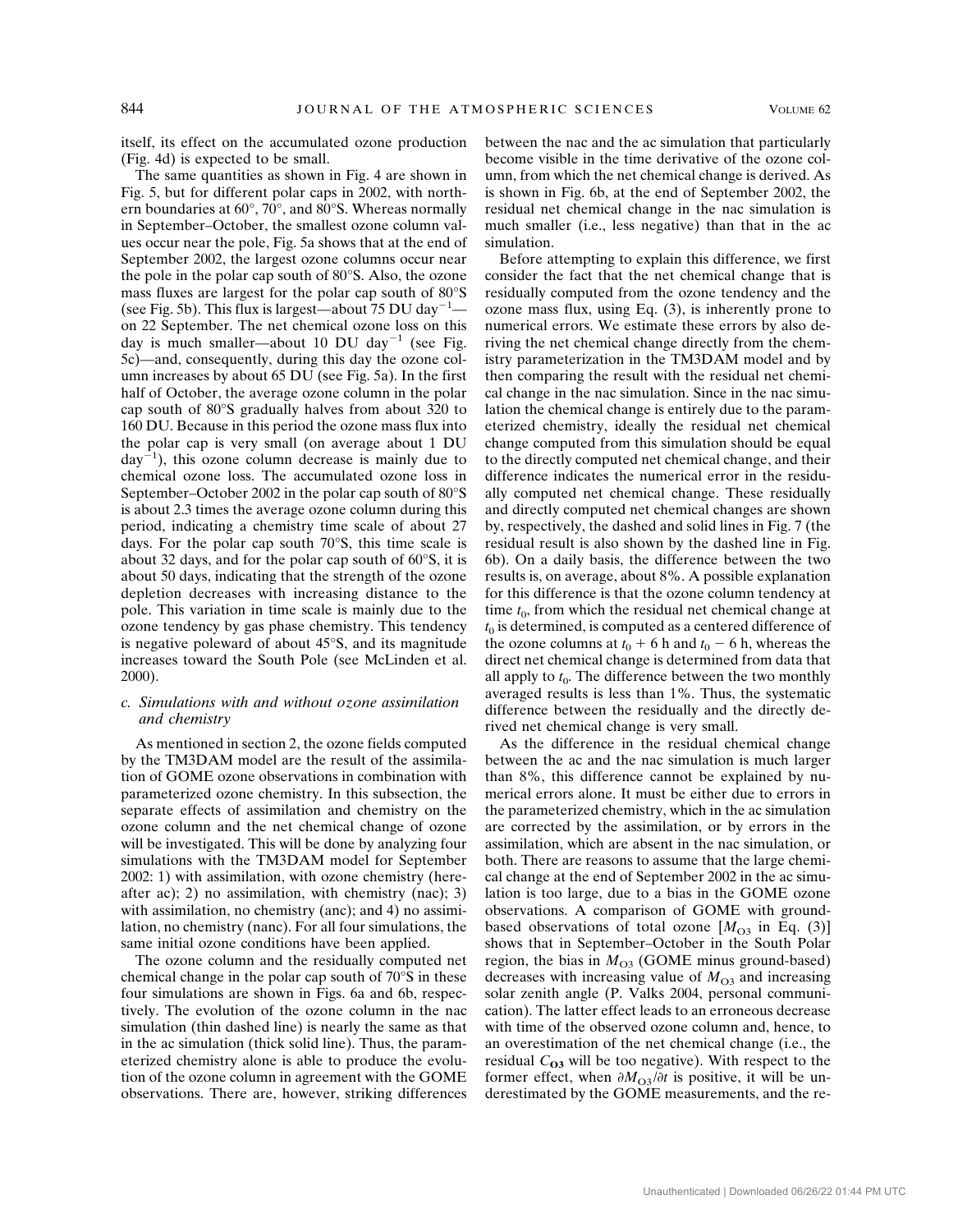

FIG. 5. As in Fig. 4, but for polar caps of different sizes, with northern boundaries at 60° (dashed lines), 70° (dotted lines), and 80°S (solid lines) in Sep–Oct 2002.

sidual net chemical change will be overestimated. As between about 20 and 25 September 2002, the  $\partial M_{\Omega}$  $\partial t$ is strongly positive; it is expected that the residual ozone loss in the ac simulation in this period is too large. Although the factors determining the bias in the GOME observations are known qualitatively, they are poorly known quantitatively, and, hence, the bias in the computed residual net chemical change can presently not be accurately determined.

In the nanc simulation, there is no chemical ozone loss, either from the assimilation of GOME observations or from the parameterized ozone chemistry. Therefore, the ozone column values in this simulation (Fig. 6a; thick dashed line) are larger than in the ac simulation. At the end of September, the difference is about 80 DU. This difference, however, is much smaller than the accumulated ozone loss in the ac simulation at the end of September (about 260 DU; see Fig. 4d). Therefore, the ozone mass flux into the polar cap in the

nanc simulation must be about  $260 - 80 = 180$  DU smaller than in the ac simulation. Thus, the absence of ozone assimilation and ozone chemistry leads to a smaller ozone flux into the polar cap, indicating that outside the polar cap there is a net positive production of ozone. As in the nanc simulation, there is no net chemical change; in the absence of numerical errors the residual net chemical change should be zero. As is shown in Fig. 6b (thick dashed line), this residual is indeed almost zero, indicating, again, that the numerical errors in its computation are very small. This conclusion was also obtained above from the results in Fig. 7.

To investigate the ability of assimilation alone to capture the evolution of the ozone columns, we performed a simulation with assimilation of GOME observations and without parameterized ozone chemistry (the anc simulation). In the beginning of September, the net chemical change in the anc simulation is much smaller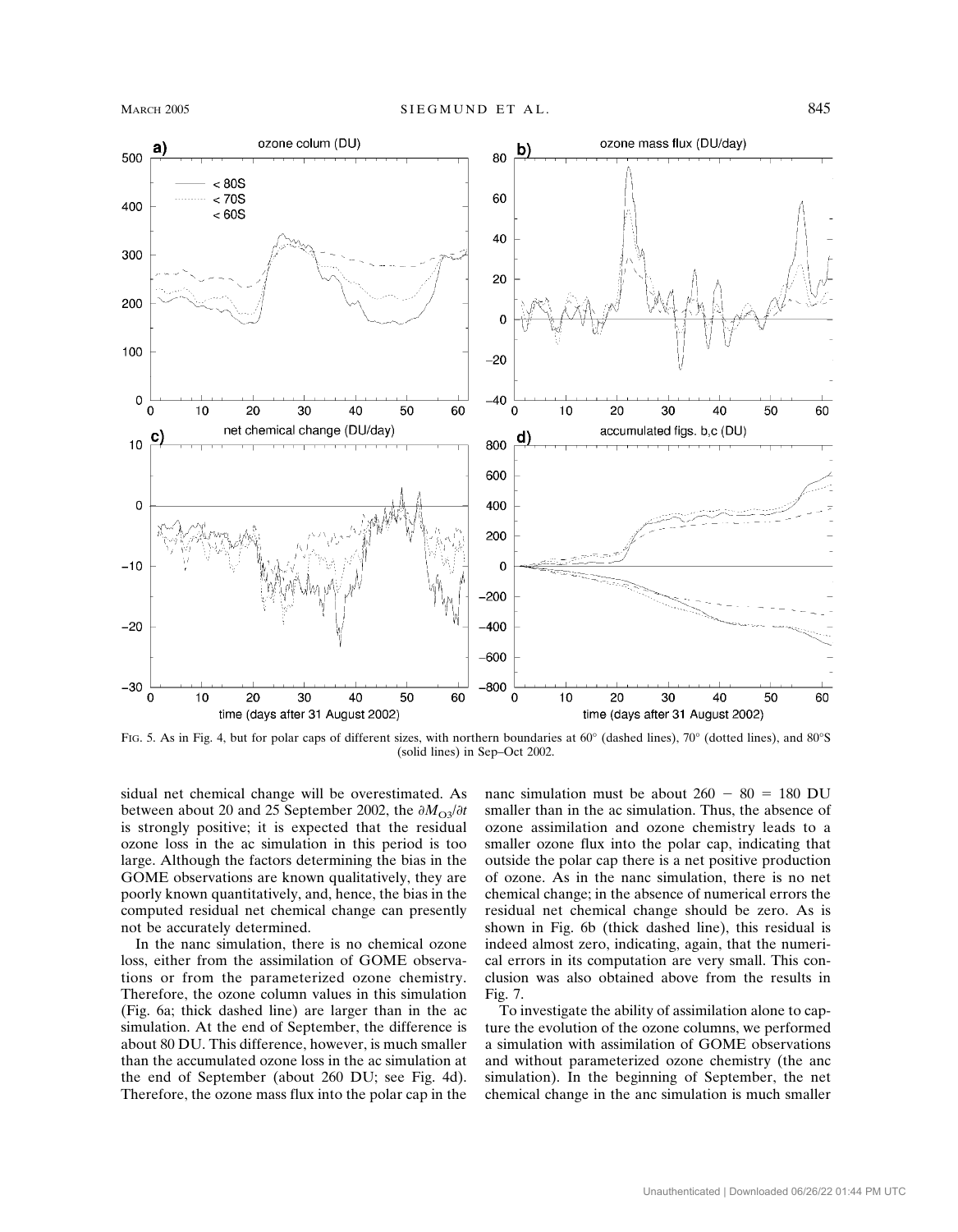

FIG. 6. (a) Ozone column (in DU) and (b) residually computed net chemical change of ozone (in DU day<sup>-1</sup>) in the polar cap south of 70°S in Sep 2002 in four simulations with or without ozone assimilation and chemistry: ac simulation (thick solid lines), nanc simulation (thick dashed lines), anc simulation (thin solid lines), and nac simulation (thin dashed lines).

than in the ac and nac simulations. This is because in this period the polar region, where most of the chemical change occurs, is dark and, therefore, poorly observed by the GOME instrument. During the course of September, the polar night gradually disappears, the coverage by GOME of the polar region improves, and the net chemical change approaches the values that are obtained with the ac simulation in which the ozone chemistry is explicitly parameterized. Also, the ozone columns in the anc simulation are close to those in the ac simulation, implying that the ozone columns in the ac simulation are mainly determined by the assimilation of GOME observations and that the parameterized chemistry only plays a minor role. This also means that possible shortcomings of the parameterized ozone chemistry have only little effect on the assimilated ozone column and on the residually computed net chemical change of ozone.

# **4. Conclusions**

In conclusion, the results show that the sharp total ozone increase after 20 September 2002 is mainly due to a large poleward ozone mass flux between about 20 and 40 hPa, associated with strong eddy activity. The